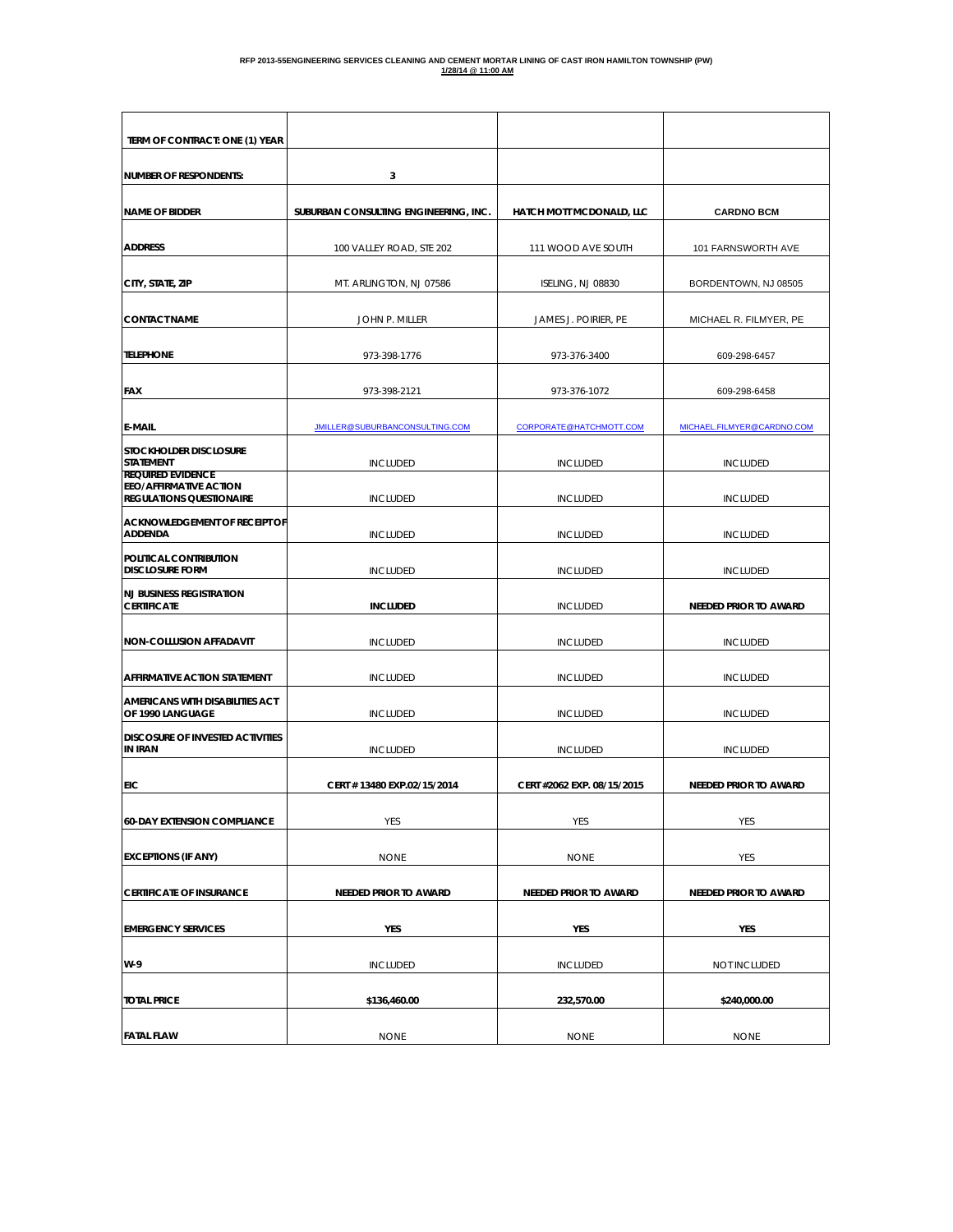



# 6.0 COST PROPOSAL

### 6.1 Insurance

Cadno BCM maintains outstanding insurance coverage for the protection of itself and its clients in the performance of any its services. A sample Certificate of Insurance, which is found in Appendix E, illustrates the minimum insurance coverage carried by BCM.

### **6.2 Compensation**

Cardno BCM's Fee and Tasks Breakdown is provided in Appendix F. We expect the cost will fully cover the services described herein. The fees include all labor, expenses, travel, management, and costs related to the services rendered for the project. Costs for additional out of scope services requested to be performed will be based upon our current Schedule of Billing Charges in effect at the time services are provided.

| PROPOSED SERVICE.                                                                             |                                              |
|-----------------------------------------------------------------------------------------------|----------------------------------------------|
| <b>Bid Services</b><br><b>Construction Management Services</b><br>Resident Project Inspection | \$2,080<br>\$102,525<br>\$131,395<br>\$4,000 |
| TOTAL                                                                                         | \$240,000                                    |

Distribution System Improvements Water Main Cleaning and Relining and Related Improvements

ks will know the significant dis-

References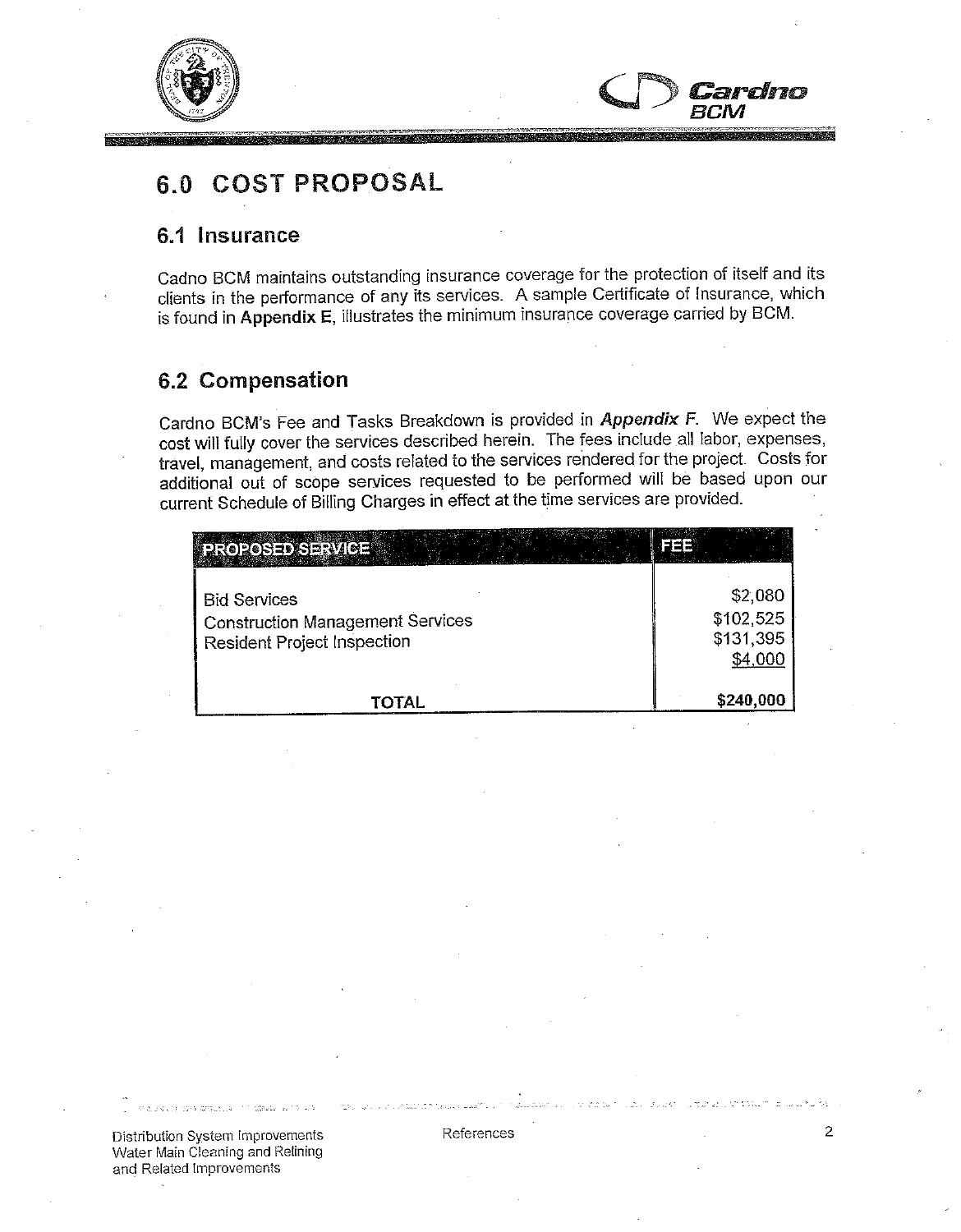$\bigcap_{BCM}$ 

# CITY OF TRENTON<br>HAMILTON TOWNSHIP WATER MAIN CLEANING AND RELINING<br>CONSTRUCTION MANAGEMENT AND RPR SERVICES<br>COST AND MANPOWER ESTIMATE

 $\bar{\gamma}$ 

j,

|                         |                                                                                                                |                   |                                 |                             |                         | Manpower Estimates (hours) |                     |                     |                                |                   |                      |               |                         |                                          |                 |                               |
|-------------------------|----------------------------------------------------------------------------------------------------------------|-------------------|---------------------------------|-----------------------------|-------------------------|----------------------------|---------------------|---------------------|--------------------------------|-------------------|----------------------|---------------|-------------------------|------------------------------------------|-----------------|-------------------------------|
|                         |                                                                                                                | Proj<br>Ngj       | Const.                          | Senior                      | Struct                  | Elec                       | Project             |                     | Draft/<br>Tech.                | Constr.<br>Super. | Inspector<br>Constr. | Sec           | Hours<br>Totals         | Labor                                    | نع<br>آ         | Fee                           |
|                         | Tasks                                                                                                          | 109\$/hr          | Manager<br>95\$/hr              | 99\$/hr<br>Engr             | $\frac{1}{985}$<br>Engr | <b>Jugae</b><br>Engr       | Engineer<br>75\$/hr | Designer<br>70\$/hr | 45\$/hr                        | 95\$/hr           | 65\$/hr              | 45\$/hr       |                         |                                          |                 |                               |
| d                       | 1. Review and Evaluate Bids<br><b>Bid Phase</b>                                                                |                   | 4                               | $\frac{6}{1}$               |                         |                            |                     |                     |                                |                   |                      |               | $\overline{\mathbf{N}}$ | \$2,073                                  | 45              | \$2,080                       |
| ø                       | <b>Construction Management</b>                                                                                 |                   |                                 |                             |                         |                            |                     |                     |                                |                   |                      |               |                         |                                          |                 |                               |
|                         | 1. Preconstruction Meeting                                                                                     |                   |                                 |                             |                         |                            |                     |                     |                                |                   | 4                    |               | 24                      | \$2,264                                  | \$56            | \$2,320                       |
|                         | 2. Monthly Progress Meetings (10)                                                                              | ৰ প্ৰ ৰ           | 48                              | 283                         |                         |                            |                     |                     |                                |                   |                      |               | $\frac{80}{2}$          | \$17,700                                 | 500<br>.<br>स्र | \$18,700                      |
|                         | 3. Shop Drawings                                                                                               |                   |                                 |                             |                         |                            |                     |                     |                                |                   |                      | $\frac{6}{1}$ |                         | \$7,492                                  | \$78            |                               |
|                         |                                                                                                                |                   | ξē                              |                             |                         |                            |                     |                     |                                |                   |                      |               | 88722                   | \$7,410<br>\$5,237<br>\$5,780<br>\$5,710 | <u>အီ</u>       | \$7,410<br>\$5,335<br>\$5,780 |
|                         | 4. Liaison Duties<br>5. NJDEP Trust Work                                                                       | $\infty$          |                                 |                             |                         |                            |                     |                     |                                |                   |                      | O)            |                         |                                          |                 |                               |
|                         | 6. Scheduling Services                                                                                         |                   |                                 |                             |                         |                            |                     |                     |                                |                   |                      |               |                         |                                          | မ္ဟ မ္ဟ         |                               |
|                         | 7. Progress Reports                                                                                            |                   | දී ∞ සි                         |                             |                         |                            |                     |                     |                                |                   |                      |               |                         |                                          |                 | \$5,710                       |
|                         | 8. RFIS                                                                                                        | $\frac{6}{5}$     |                                 |                             |                         |                            |                     |                     |                                |                   |                      | 54            | $\frac{5}{6}$           | \$18,344                                 | \$136           | $$18,480$<br>$$3,520$         |
|                         | 9. Plan Revisions                                                                                              |                   |                                 |                             |                         |                            |                     | $\Omega$            |                                |                   |                      |               |                         | \$3,380                                  | \$140           |                               |
|                         | 10. Pay Requests                                                                                               |                   |                                 |                             |                         |                            |                     |                     |                                |                   |                      |               | 108                     | \$10,612                                 | ន្លន            | \$10,615                      |
|                         | 11. Change Orders                                                                                              |                   |                                 |                             |                         |                            |                     |                     |                                |                   |                      | က ထ           | $^{\circ}_{\infty}$     | \$8,120                                  |                 | \$8,120                       |
|                         | 12. Punch Lists & Closeout                                                                                     | $\mathbf{\Omega}$ | $\mathfrak{g} \in \mathfrak{g}$ |                             |                         |                            |                     |                     |                                |                   |                      |               |                         | \$3,714                                  |                 | \$3,735                       |
|                         | 13. Guarantee Period                                                                                           |                   |                                 |                             |                         |                            |                     |                     |                                |                   |                      |               | $2\sigma$ 8             | \$792                                    | ឆ្លូឌីឌី        | \$820                         |
|                         | 14. Record Drawings                                                                                            |                   |                                 | ទ្នកួតខ្លួនទង្∞ុ            |                         |                            |                     | $\Delta$            |                                |                   |                      |               |                         | \$4,384                                  |                 | \$4,410                       |
|                         | Subtotal                                                                                                       | 58                | 362                             |                             |                         |                            |                     | $\overline{0}$      |                                | ၁ ္တ              | 4                    | 65            | 1083                    |                                          |                 |                               |
|                         | ⊕                                                                                                              | \$5,995           | \$34,390                        | 558<br>\$55,242             | ె ఛ                     | ం ఇ                        | ၀ ္တ                | \$4,200             | ၀ ္တ                           |                   | \$260                | \$2,925       | \$103,012               | \$103,012                                | \$1,593         | \$104,605                     |
|                         |                                                                                                                |                   |                                 |                             |                         |                            |                     |                     |                                |                   |                      |               |                         |                                          |                 |                               |
|                         | 270 Calendar Days) (195 days onsite<br>C. Construction Inspection Services<br>Resident Inspection (1-Contract: |                   |                                 |                             |                         |                            |                     |                     |                                |                   |                      |               |                         |                                          |                 |                               |
|                         | inspection)                                                                                                    |                   |                                 |                             |                         |                            |                     |                     |                                | 80                | 1560                 |               | 1640                    | \$109,000                                | \$13,625        | \$122,625                     |
| $\overline{\mathbf{N}}$ | Engineer Inspection                                                                                            |                   |                                 | 88                          |                         |                            |                     |                     |                                |                   |                      |               | 88                      | \$8.712                                  | \$58            | \$8,770                       |
|                         |                                                                                                                |                   |                                 |                             |                         |                            |                     |                     |                                |                   |                      |               |                         |                                          |                 |                               |
|                         | Subtotal<br>⊕                                                                                                  | ం ఇ్ల             | ၀ ႙ၟ                            | 88,712<br>\$8,712           | o<br>င္တ                | ၀ ႙ၟ၊                      | ၀ ႙ၟ                | ၀ ္တ                | $\circ$ $\frac{\circ}{\omega}$ | \$7,600<br>g      | \$101,400<br>1560    | ခ ္အ          | \$117,712<br>1728       | \$117,712                                | \$13,683        | \$131,395                     |
|                         |                                                                                                                |                   |                                 |                             |                         |                            |                     |                     |                                |                   |                      |               |                         |                                          |                 |                               |
| ۱ä                      | <b>Miscellaneous Work</b>                                                                                      |                   |                                 |                             |                         |                            |                     |                     |                                |                   |                      |               |                         |                                          |                 | \$4,000                       |
|                         |                                                                                                                |                   |                                 |                             |                         |                            |                     |                     |                                |                   |                      |               |                         |                                          |                 |                               |
|                         | é<br><b>COTALS</b>                                                                                             | \$5.995<br>55     | \$34,390<br>362                 | \$63.954<br>$\frac{646}{5}$ | g                       | ం ఇ                        | ం ఇ                 | \$4,200<br>8        | ၀ ႙ၟ                           | \$7,600<br>S      | \$101,660<br>1,564   | \$2,925<br>65 | \$220,724<br>2811       | \$220,724                                | \$15,276        | \$240,000                     |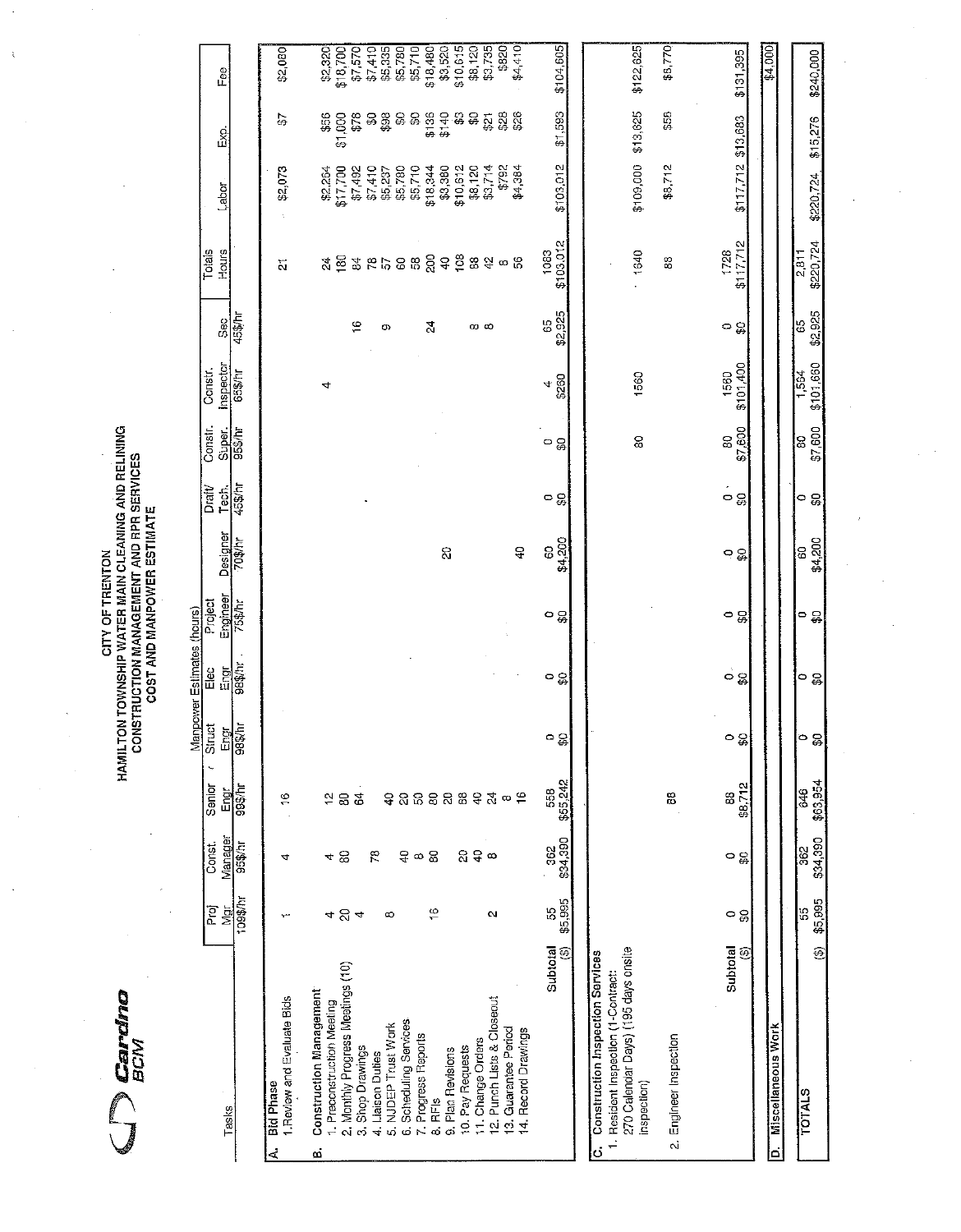

We propose to perform the Hamilton Township Cleaning and Lining Construction Phase Services required by the City's Request for Proposal, Addendum No.1, and as described in our Technical Proposal, for the following not-to-exceed fee of \$232,570, as detailed on the following page.

The proposed fees are based upon two hundred seventy (270) calendar days of construction and a winter shutdown and spring restart during the construction period and forty (40) hour work weeks of full-time resident observation.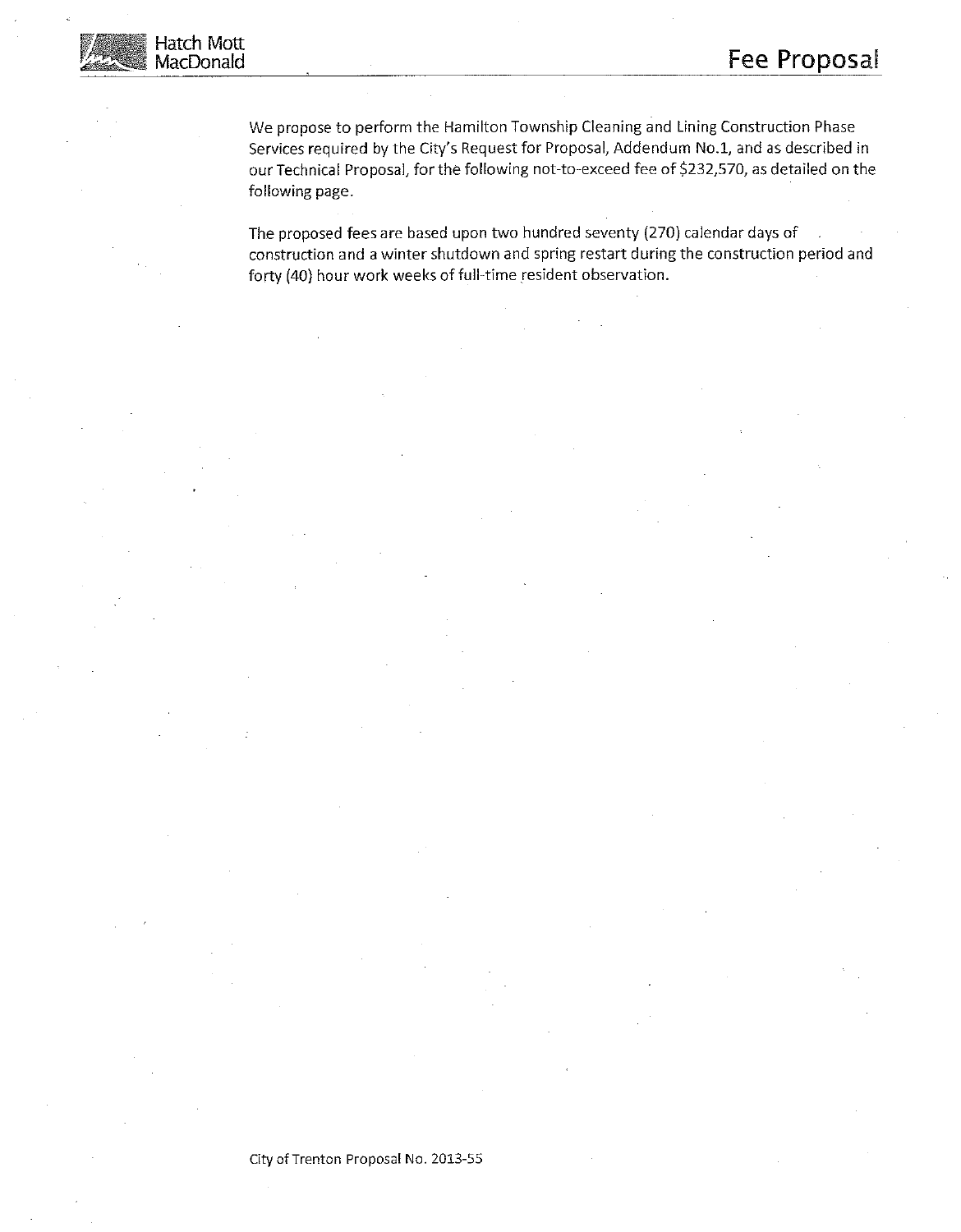Hamilton Township C&L - Construction Phase Proposal for Professional Engineering Services MANPOWER AND FEE BREAKDOWN City of Trenton Proposal No.2013-55

|                                                                                             |                     |                    |                            |               | Personnel Classification / Estimated Manhours |              |                       |
|---------------------------------------------------------------------------------------------|---------------------|--------------------|----------------------------|---------------|-----------------------------------------------|--------------|-----------------------|
|                                                                                             |                     |                    |                            | Labor (hours) |                                               |              |                       |
| Description                                                                                 | Director<br>Project | Manager<br>Project | Engineer<br><b>Project</b> | Engineer      | Observer<br>Resident                          | Total        | Fee $(\$)$            |
| . Construction Phase Services                                                               |                     |                    |                            |               |                                               |              |                       |
| a. Resident Observation Labor                                                               |                     |                    |                            |               | 1590                                          | 1590         | \$143,378<br>\$15,167 |
| b. Resident Observation Expenses<br>c. Office Administration Labor                          | $\frac{4}{6}$       | 150.5              | 72                         | 308           |                                               | 576.5        | \$68,483<br>\$1,543   |
| d. Office Administration Expenses                                                           |                     |                    |                            |               |                                               | $Subtotal =$ | \$228,570             |
| Miscellaneous*                                                                              |                     |                    |                            |               |                                               |              | \$4,000               |
|                                                                                             |                     |                    |                            |               |                                               | $Total =$    | \$232,570             |
| *As per RFP2013-55, The fee proposal shall also include a $$4,000$ miscellaneous line item. |                     |                    |                            |               |                                               |              |                       |

Note: Fees include all expenses such as travel, printing, computer usage, document shipping.

Ħ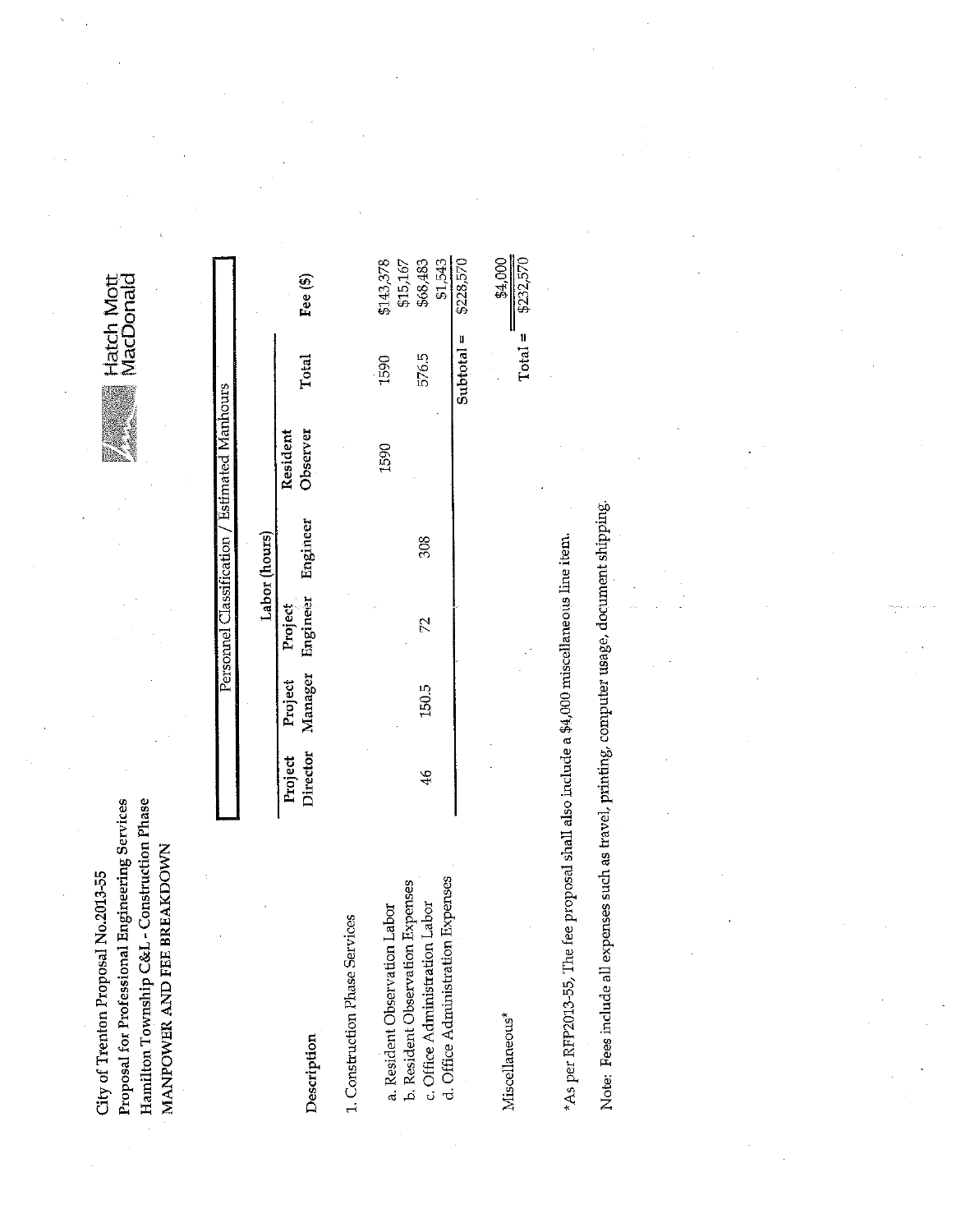# 2014 Hourly Rate Table

| Sr. Project Engineer / Sr. Project Architect / Sr. Project Manager / |  |
|----------------------------------------------------------------------|--|
|                                                                      |  |
|                                                                      |  |
|                                                                      |  |
|                                                                      |  |
|                                                                      |  |
|                                                                      |  |
|                                                                      |  |
|                                                                      |  |
|                                                                      |  |
|                                                                      |  |
|                                                                      |  |
|                                                                      |  |
|                                                                      |  |
|                                                                      |  |

\* Hourly rates for special consultations and services in conjunction with litigation are available on request.

### **EXPENSES**

| $\frac{1}{2}$ per IRS standard mileage rate (rate as of January 1, 2014 is shown – subject to change) |  |
|-------------------------------------------------------------------------------------------------------|--|

Invoices are payable within 30 days of invoice date.<br>Delinquent bills are subject to finance charges of  $1.5\%$  per month. The client shall pay attorney fees, court costs, and related expenses incurred in the collection of delinquent accounts.

Hatch Mott<br>MacDonald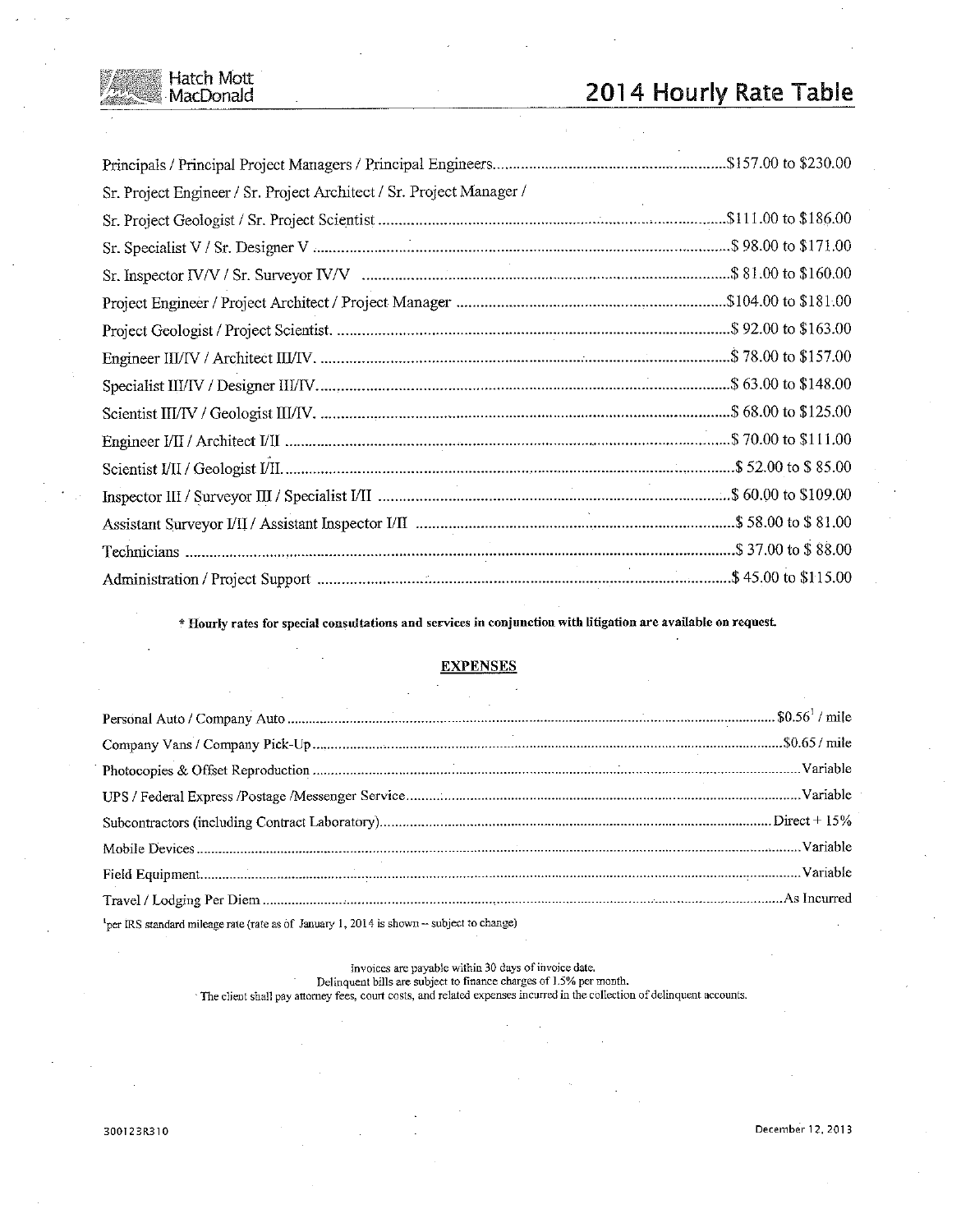1/20/2014

SCE-P07647

# CLEANING AND CEMENT MORTAR LINING OF CAST IRON WATER MAINS PROPOSAL FEE BREAKDOWN TOWNSHIP OF HAMILTON **CITY OF TRENTON**

|                                                |                |            |               | Staffing       |           |                            |              |           |                |         |           |
|------------------------------------------------|----------------|------------|---------------|----------------|-----------|----------------------------|--------------|-----------|----------------|---------|-----------|
| Task Description                               | PIC            | ΣÃ         | Designer      | Technician     | Envir.    | Party Claier<br>(of the c) | Survey Field | Inspector | Total Hrs      | Directs | Total \$  |
|                                                |                |            |               |                |           |                            |              |           |                |         |           |
|                                                |                |            |               |                |           |                            |              |           |                |         |           |
|                                                |                |            |               |                |           |                            |              |           |                |         |           |
| BID PERIOD SERVICES                            |                |            |               |                |           |                            |              |           |                |         |           |
| <b>Bid Review/Bid Report</b>                   | 2              | v          | $\infty$      |                |           |                            |              |           | $\frac{6}{2}$  |         | \$1,980   |
| Pre-construction meeting(s).                   | 4              | $\infty$   | œ             |                |           |                            |              |           | g              |         | \$2,600   |
|                                                |                |            |               |                |           |                            |              |           | $\circ$        |         | 잃         |
|                                                |                |            |               |                |           |                            |              |           | ۰              |         | S         |
|                                                |                |            |               |                |           |                            |              |           | $\circ$        |         | S         |
| Sub-Total                                      | Ø              | $\vec{r}$  | $\tilde{a}$   | ٥              | 0         | 0                          | 0            | $\bullet$ | 36             | S       | \$4,580   |
|                                                |                |            |               |                |           |                            |              |           |                |         |           |
| <b>CONSTRUCTION PHASE/INSPECTION</b>           |                | 经无法承兑 医皮炎  | þ             |                |           |                            |              |           |                |         |           |
| Monthly progress meetings/agendas/minutes      | 4              | Ź,         | $\frac{6}{1}$ |                |           |                            |              |           | $\frac{4}{3}$  |         | \$5,760   |
| Shop drawings                                  | $\sim$         | 4          | $\tilde{a}$   |                |           |                            |              |           | 25             |         | \$2,440   |
| Contractor coordination and schedule reviews   | $\sim$         | 4          | ∞!            |                |           |                            |              |           | $\frac{4}{3}$  |         | 51,680    |
| RFIs and contract change orders                | إب             | 4          | œ             |                |           |                            |              |           | $\overline{1}$ |         | \$1,680   |
| Request for payment review and recommendations | 4              | co         | $\tilde{a}$   |                |           |                            |              |           | $\mathbb{S}$   |         | \$3,360   |
| Full-time resident observation (150 days)      |                |            |               |                |           |                            |              | 1200      | 1200           |         | \$114,000 |
| Punch list - and As-builts                     | $\mathfrak{a}$ | 4          | œ             | $\tilde{=}$    |           |                            |              |           | Ğ,             |         | \$2,960   |
|                                                |                |            |               |                |           |                            |              |           | $\circ$        |         | g         |
|                                                |                |            |               |                |           |                            |              |           | 0              |         | Ş         |
| Sub-Total                                      | $\tilde{=}$    | æ          | 72            | $\frac{6}{1}$  | $\bullet$ | $\circ$                    | $\circ$      | 1200      | 1352           | O)      | \$131,880 |
|                                                |                |            |               |                |           |                            |              |           |                |         |           |
| <b>Total Hours</b>                             | 22             | $-29$      | $-88$         | $\frac{51}{2}$ | $\circ$   | $\circ$                    | 0            | 1200      | 1388           | ۰       | \$136,460 |
| Fee Structure  \$160                           | \$160<br>Ļ     | \$150<br>ŧ | \$95<br>j.    | $-880$         | \$110     | \$170                      | \$150        | \$95      |                |         |           |
|                                                |                |            |               |                |           |                            |              |           |                |         |           |

\$136,460

**CHECK** 

ន្ល

**ta** 300

Total

SUBURBAN CONSULTING ENGINEERS, INC.